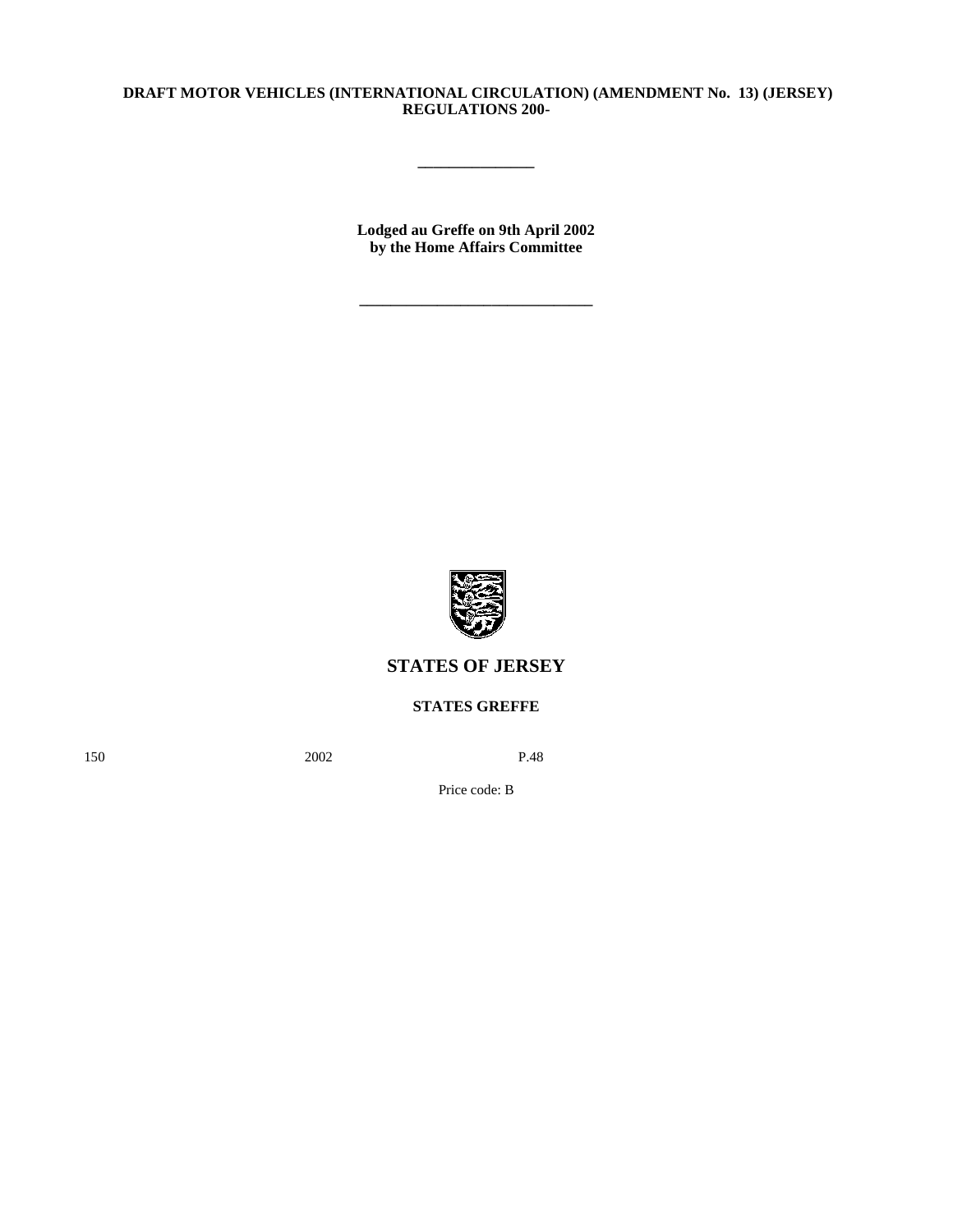#### **Report**

The issue of International Driving Permits has been carried out by the AA since 1989. In 1999, the AA closed their retail outlets and the permits are now issued by their agent in Jersey by postal application.

In the United Kingdom, the AA delegated this function to selected post offices. However, the Home Affairs Committee felt this service could best be provided by delegating this function to the parishes with the agreement of the Constables.

The service will be carried out within the existing resource allocation of the parishes. The Finance and Economics Committee have approved the increase in fee and there will be no further financial implications, neither will there be further manpower implications for the States.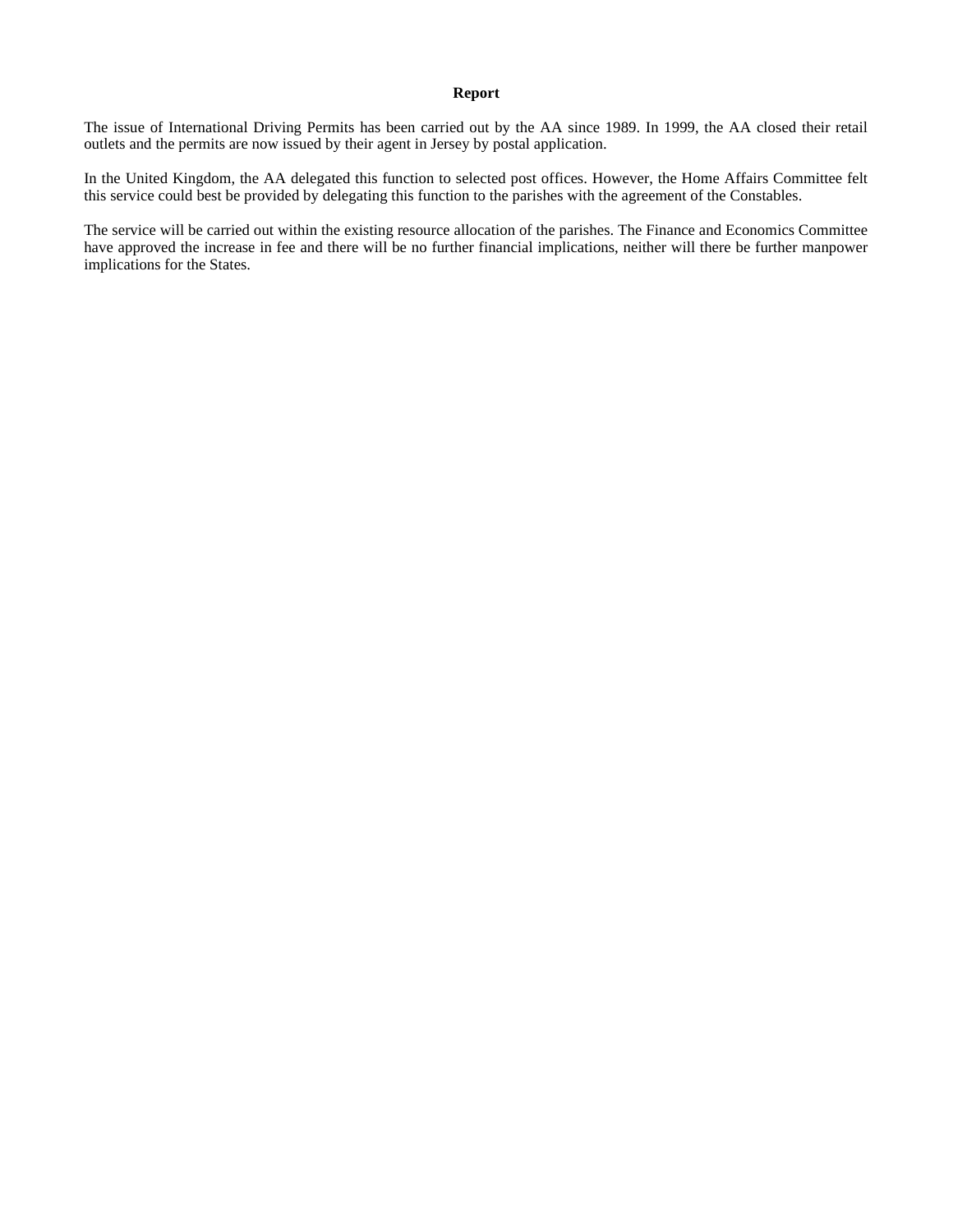### **Explanatory Note**

These Regulations amend the Motor Vehicles (International Circulation) (Jersey) Regulations 1958 -

- (a) by replacing the power of the Home Affairs Committee to delegate its functions under Regulation 1 to a body concerned with motor vehicles with a power to delegate the issuing of international driving permits (and the charging of a fee for so doing) to the Constable of the parish in which the applicant resides;
- (b) by correcting a mistake in the prescribed forms; and
- (c) by increasing the fee for an international driving permit from £4 to £10 (the last increase being in 1996).

The Regulations, if approved, will come into force on 1st May 2002.